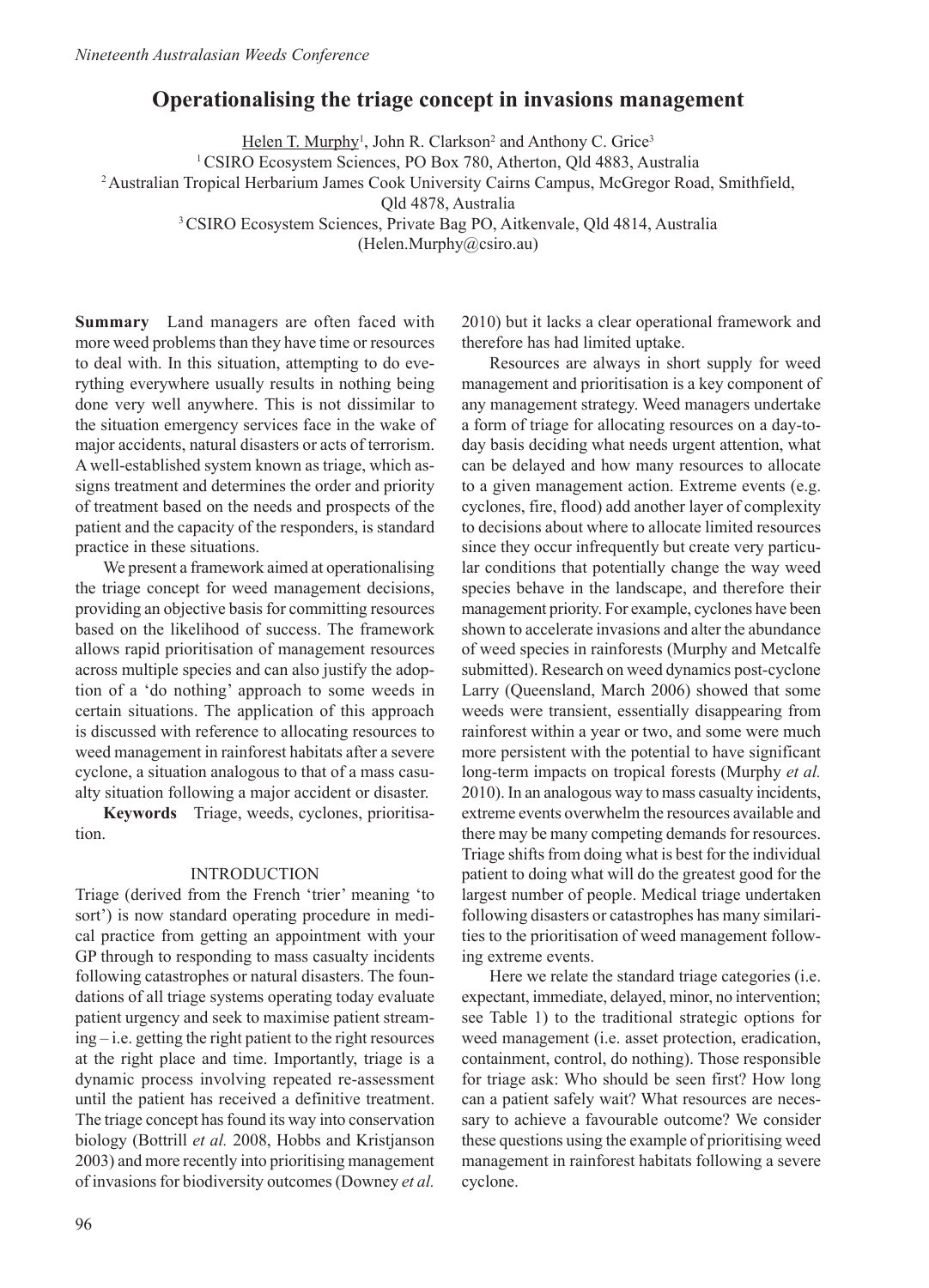#### TRIAGE AND STRATEGIC OPTIONS FOR WEED MANAGEMENT POST-CYCLONE

We examined the most commonly used mass casualty triage decision trees (e.g. START, ESI) and developed a decision tree for weed management post-cyclone based on the three key components; threat/impact, urgency, and likelihood of recovery (Figure 1). Table 1 gives the standard categories of mass casualty triage, the analogous weed management strategy and examples of species that may fit each category based on best available research and observation of postcyclone weed risks and responses. Thus, depending on the likely impact or threat from a species, whether that impact or threat is likely to be immediate or delayed, and the probability of a successful outcome given the resources available, management of particular species in a particular situation can be triaged. As noted earlier, it is important to consider triage as a dynamic process. As soon as the 'patients' of immediate concern are stabilised (i.e. those in the eradication category), patients in the next most imminent threat category can be reassessed and moved up the scale if resources permit.

Where the severity of the situation is so far advanced that a favourable outcome is unlikely given the resources available, the triage category of 'Expectant' is given i.e. the patient is unlikely to survive and palliative care and pain relief should be provided. This is analogous to asset protection in weed management. We are relieving symptoms without expectation of a 'cure' being achieved.

Invasive vines at forest edges are an example of a suite of species for which even a large investment in resources is unlikely to result in a significant reduction in impact in the medium to long term.

Where potentially high (life-threatening) impacts are expected and if treated early enough the probability of recovery given the resources available is high, the species is categorised as requiring immediate attention, or eradication. Scrambling vines and shrubs may fall into this category in some instances. They are fast growing and can rapidly arrest succession in forests following cyclones, having significant impacts over a long timeframe. However, they are often not shade-tolerant and, if received immediate attention, the potential impacts can be averted.

Where impacts are likely to be high but may be delayed, the species may be categorised as suitable for containment. For example, the impacts of fleshy fruited, shade-tolerant trees are likely to be high but may not be evident for several years post-cyclone. In these circumstances, action could be delayed in the short term but will require significant investment to achieve a successful outcome in the medium term. This is consistent with the idea of containment as a 'holding' strategy until eradication can be resourced. Again, this situation should be regularly re-evaluated with the goal of moving species up into the eradication category as resources become available.

Shade-intolerant woody weeds may have significant medium-term impacts but have limited



Figure 1. Post-cyclone triage decision tree for weed management.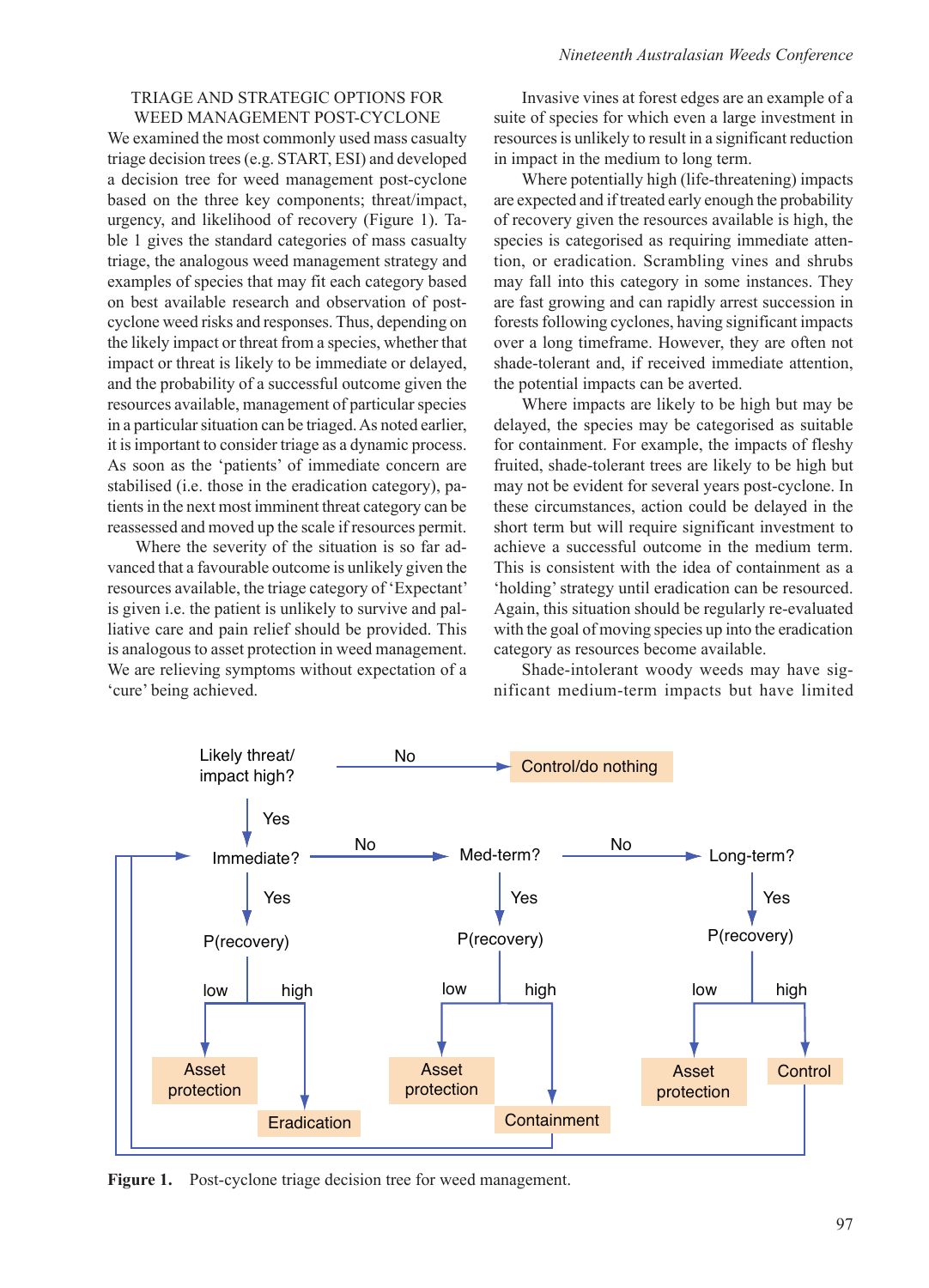| LAVIC 1.<br>Triage categories, weed management strategies and a post-cyclone rannolest weed example.                                                                                                   |                                                                                                                                                                                                        |                                                                                                                                                                                                                                                                 |
|--------------------------------------------------------------------------------------------------------------------------------------------------------------------------------------------------------|--------------------------------------------------------------------------------------------------------------------------------------------------------------------------------------------------------|-----------------------------------------------------------------------------------------------------------------------------------------------------------------------------------------------------------------------------------------------------------------|
| <b>Medical triage category</b>                                                                                                                                                                         | Weed management strategy                                                                                                                                                                               | <b>Example</b>                                                                                                                                                                                                                                                  |
| <b>Expectant</b><br>Victim unlikely to survive<br>given severity of injuries,<br>level of available care or<br>both. Palliative care and pain<br>relief should be provided.                            | <b>Asset protection</b><br>Consequences already<br>significant. Unlikely to achieve<br>significant gains with the<br>resources available.                                                              | <b>Vines at edges</b><br>Significant but localised impacts;<br>already widespread across<br>landscape. Large resource<br>investment unlikely to have much<br>effect in medium to long term.                                                                     |
| <b>Immediate</b><br>Victim can be helped by<br>immediate intervention with<br>lots of resources needed.<br>Requires medical attention<br>within minutes for survival.                                  | <b>Eradication</b><br>Consequences potentially very<br>high. Can be achieved with high<br>resource requirements. Requires<br>attention immediately to prevent<br>further impact/spread.                | Scrambling vines and shrubs in<br>intact forest<br>Potential immediate impacts<br>on structure and function<br>persisting over long time periods.<br>Significant investment in resources<br>immediately has good chance of<br>success over medium to long term. |
| <b>Delayed</b><br>Intervention can be delayed<br>- includes serious and<br>potentially life threatening<br>injuries, but status not<br>expected to deteriorate<br>significantly over several<br>hours. | <b>Containment</b><br>Consequences not expected<br>imminently and can delay<br>action. Medium resource<br>investment. Requires<br>management quickly to prevent<br>further spread/impact.              | Fleshy-fruited, shade tolerant,<br>trees<br>May take years for impacts<br>to manifest but potentially<br>significant consequences. Can<br>delay eradication action but will<br>need significant investment or<br>escalation quickly.                            |
| <b>Minor</b><br>Victim with relatively minor<br>injuries. Status unlikely<br>to deteriorate over days.<br>Likely to recover over<br>time with minor/no further<br>intervention.                        | <b>Control</b><br>Consequences not expected<br>immediately and can delay<br>action. Limited resource<br>investment. Requires<br>management in the medium<br>term to prevent further spread/<br>impact. | Shade-intolerant woody weeds<br>Delayed consequences, unlikely<br>to be significant in long term. Will<br>disappear in the medium term<br>regardless of intervention.                                                                                           |
| <b>No intervention</b><br>Will recover over time<br>regardless of intervention, no<br>consequences expected.                                                                                           | Control/do nothing<br>Will recover over time<br>regardless of intervention,<br>limited/no long-term<br>consequences expected.                                                                          | <b>Herbaceous weeds</b><br>Generally transient in intact<br>forest following disturbance.<br>Limited, short-lived impacts. Will<br>disappear over time regardless of<br>intervention.                                                                           |

**Table 1.** Triage categories, weed management strategies and a post-cyclone rainforest weed example.

consequences in the long term regardless of the resources invested. They are likely to be shaded out eventually as the forest recovers. A limited investment in control may be required to prevent further spread. Similarly herbaceous weeds, while dominant immediately post-cyclone, are transient and appear not to have significant impacts on medium to long-term forest recovery. They disappear within a short time regardless of intervention (Murphy *et al.* 2010). These species may be classified as requiring no intervention.

## DISCUSSION

Often, there is an influx of funding for environmental management activities following severe natural events. However, timely decisions about allocation of resources for maximum effectiveness can often be difficult in the immediate aftermath of an extreme event. That is why there are standard, practiced and critically assessed methods for medical triage following mass casualty incidents which all emergency response personnel are trained in, despite the fact that